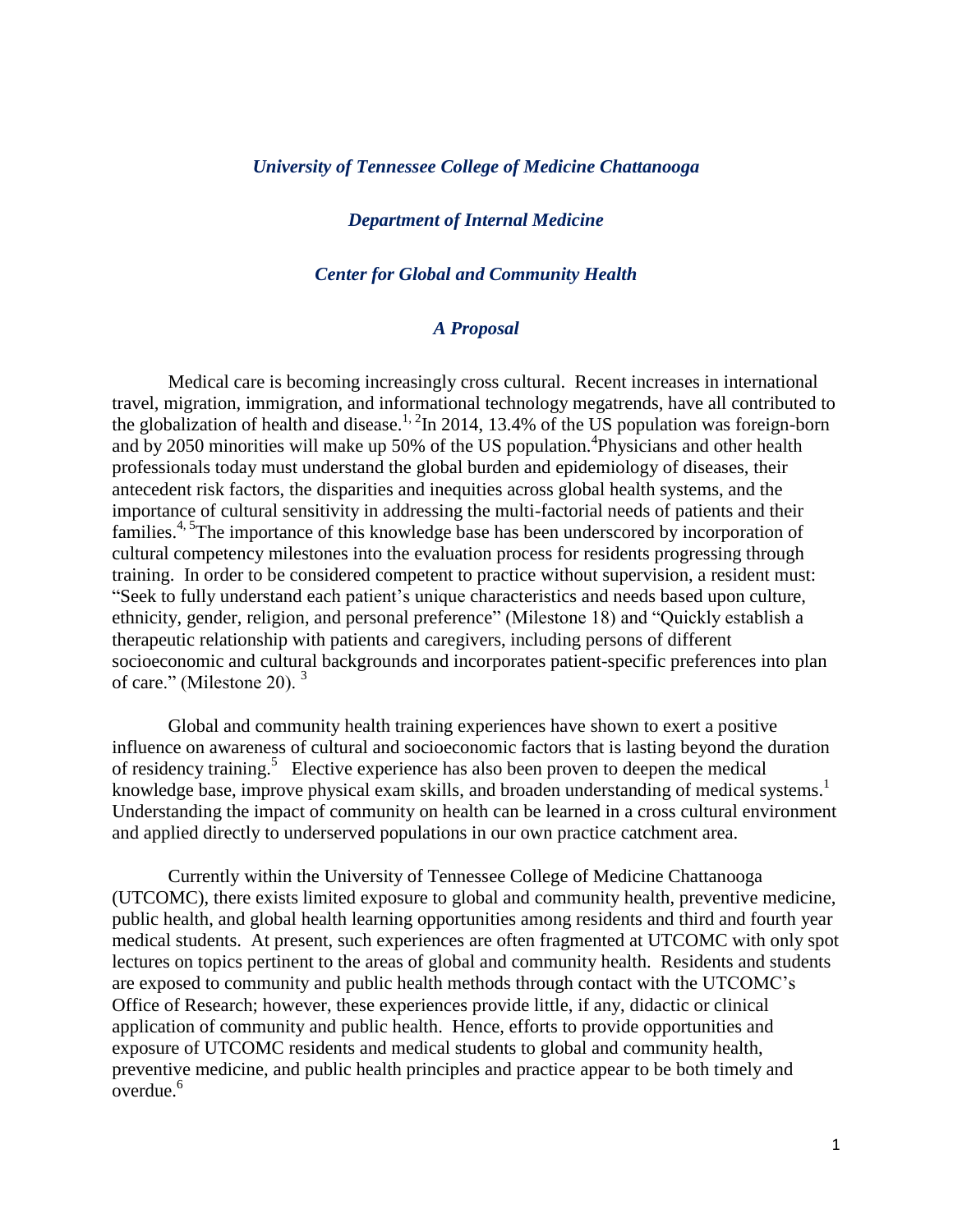Therefore, it is proposed that a **Center for Global and Community Health (CGCH)** be created within the UTCOMC's Department of Internal Medicine that can deliver instruction/training, clinical experiences/rotations, and other opportunities in global and community health, preventive medicine, and population health sciences for faculty, residents, and medical students both within Internal Medicine as well as across other UTCOMC departments.

Firstly, the CGCH will serve the needs of the post-graduate training programs of UTCOMC by:

1) Providing clinical training opportunities and/or rotations in community medicine and global health;

2) Providing substantive instruction in epidemiology, biostatistics, social determinants of health, and clinical research; and

3) Linking resident physicians and students to faculty with ongoing collaborative research activities in community and global health.

Secondly, the CGCH will serve the UTCOMC undergraduate medical curriculum by providing instruction in: the principles of epidemiology and biostatistics; the practice of preventive medicine, public health, introduction to global health, and health promotion, including health behavior topics of tobacco and alcohol abuse; physical activity; nutrition; sexuality; and health screening.

Leadership of the CGCH will initially be provided by existing faculty trained and experienced in public health, epidemiology, preventive medicine, and community/global health. In addition, faculty from the University of Tennessee at Chattanooga (UTC) representing such disciplines as public health, psychology, biostatistics, sociology, and nutrition will serve as adjunct/clinical faculty to enhance the participation of the clinical specialties and subspecialties in medicine with interests in global and community health.

The CGCH will be dedicated to medicine and to population health through teaching, service, and research where the dissemination and translation of knowledge for improved population health outcomes is emphasized. The CGCH will play a key role in community trials contributing to the knowledge of medical and health systems worldwide, social and behavioral aspects of disease, epidemiology, prevention, control, and disease outcomes. Special concern with health disparities will guide many of the Center's activities.

## **Center for Global and Community Health**

# **Functional Activities**

The CGCH will initiate and support four (4) primary functions. These include:

(1) Global/community health medical education/training;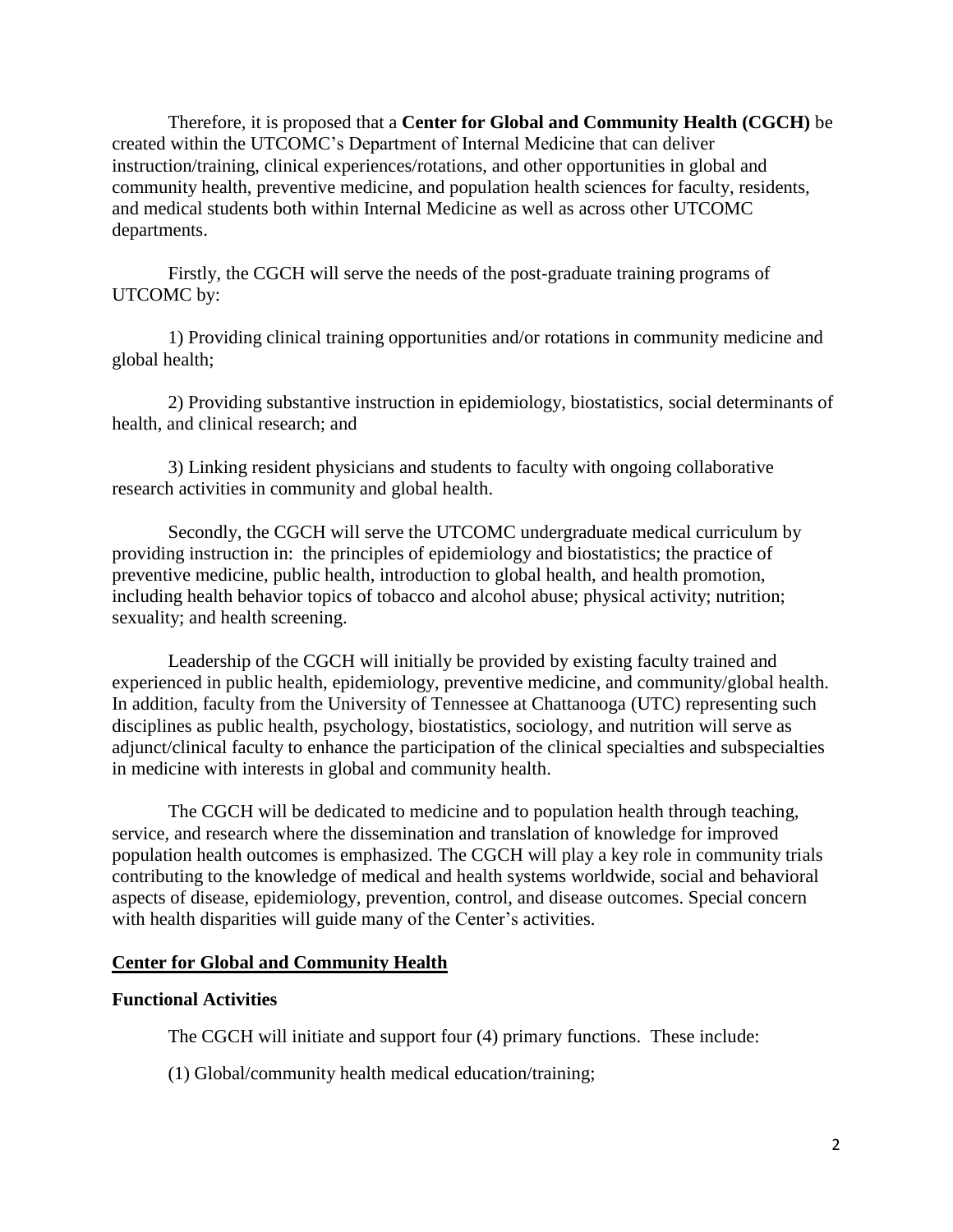- (2) Population health sciences instruction;
- (3) Community health service and outreach;
- (4) Research development and collaboration.

## **Evaluation**

The CGCH will annually evaluate the impact of the above functional activities through:

- 1. Number and quality of global and community health rotations offered to residents and medical students. Quality assessment will be in adherence with GME guidelines specific to each post-graduate medical specialty and sub-specialty. Global and community health sites will be periodically evaluated for appropriate supervision and guidance for each of the rotating residents, medical students, and other health profession trainees.
- 2. Didactic instruction in population health sciences, public health, and community medicine will be routinely assessed for quality instruction and adherence to post-graduate medical educational and undergraduate medical education standards set by the LCME and ACGME.
- 3. Assess feedback from and number of community/global outreach service rotations and emergency response activities.
- 4. Identify the number of global and community health research awards per year conducted in association with the Center's activities. Document the number of professional presentations, peer-reviewed publications, and invited publications associated with faculty and/or trainee participation in global and community health research.

# **Rationale for the Center**

- 1. There is a growing interest among UTCOMC faculty, resident physicians, and other medical staff in global and community health.
	- a. Departmental Representatives have volunteered; including:
		- i. Medicine: Drs. Mike Davis, John Boldt, and Shavonda Thomas
		- ii. Epidemiology and Public Health: Dr. Greg Heath
		- iii. Pediatrics: Dr. Avery Mixon
		- iv. Family Medicine: Dr. Paul Dassow
		- v. Obstetrics and Gynecology: Dr. Jeannie Dassow
		- vi. Orthopedic Surgery: Dr. Jad Dorizas
		- vii. Emergency Medicine: Dr. Doug Gregorie
- 2. There already exists a significant number of UTCOMC faculty and staff that participate in short term global health activities.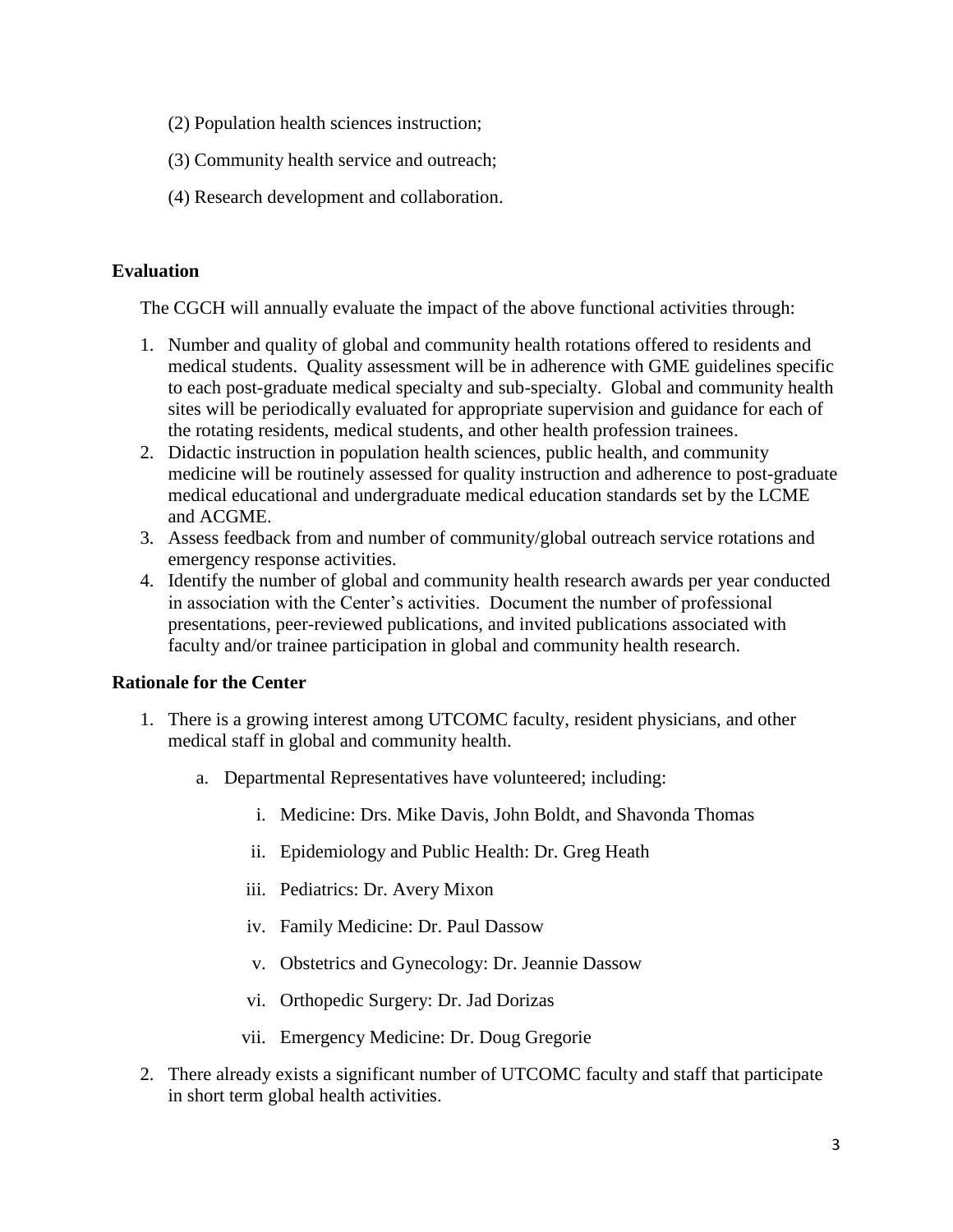- 3. Local community health outreach is established in many areas (e.g., Clinicos Medicos Dr. Kelley Arnold and Dr Phillip Sutherland in the Department of Family Medicine; Lifespring Community Health – Dr. Michele Pickett and Dr. Anna Rose Carlson, clinical faculty, Department of Pediatrics)
- 4. Rapid response teams from UTCOMC/Erlanger have assisted in medical disasters across our nation. (Hurricane Katrina 2004 - Department of Emergency Medicine – Dr David Wharton)
- 5. Global medical education for our resident physician staff provides a unique perspective that cannot be achieved only at the national level here in the US.
- 6. We already have an international staff of resident physicians that can provide insight on direction for future International efforts from the context of their country of origin. This will allow the matching of the strengths of UTCOMC/Erlanger to specific international projects that have a need in that area.
- 7. A Center for Global and Community Health that can coordinate the UTCOMC global health efforts and may provide a more efficient and wise use of resources dedicated to this effort.
- 8. The UTCOMC and the Erlanger Health System will be richer for the effort to reach out to our international colleagues through a global health exchange program in the future. The exchange program may be in areas of clinical care, education/training, and research.(Tropical medicine, Malaria, MDR-TB, HIV among other areas)

# **Vision**

Academic and clinical excellence to meet the global and community health challenges of today and to secure regional, national, and global health equity for the future.

## **Mission**

The UTCOMC Center for Global and Community Health works to reduce health disparities and improve the overall health in our local community and worldwide. Recognizing that many global health problems arise from economic, social, environmental, political, and health care inequalities, the Center brings together interdisciplinary teams to solve complex health problems and to train the next generation of global and community health leaders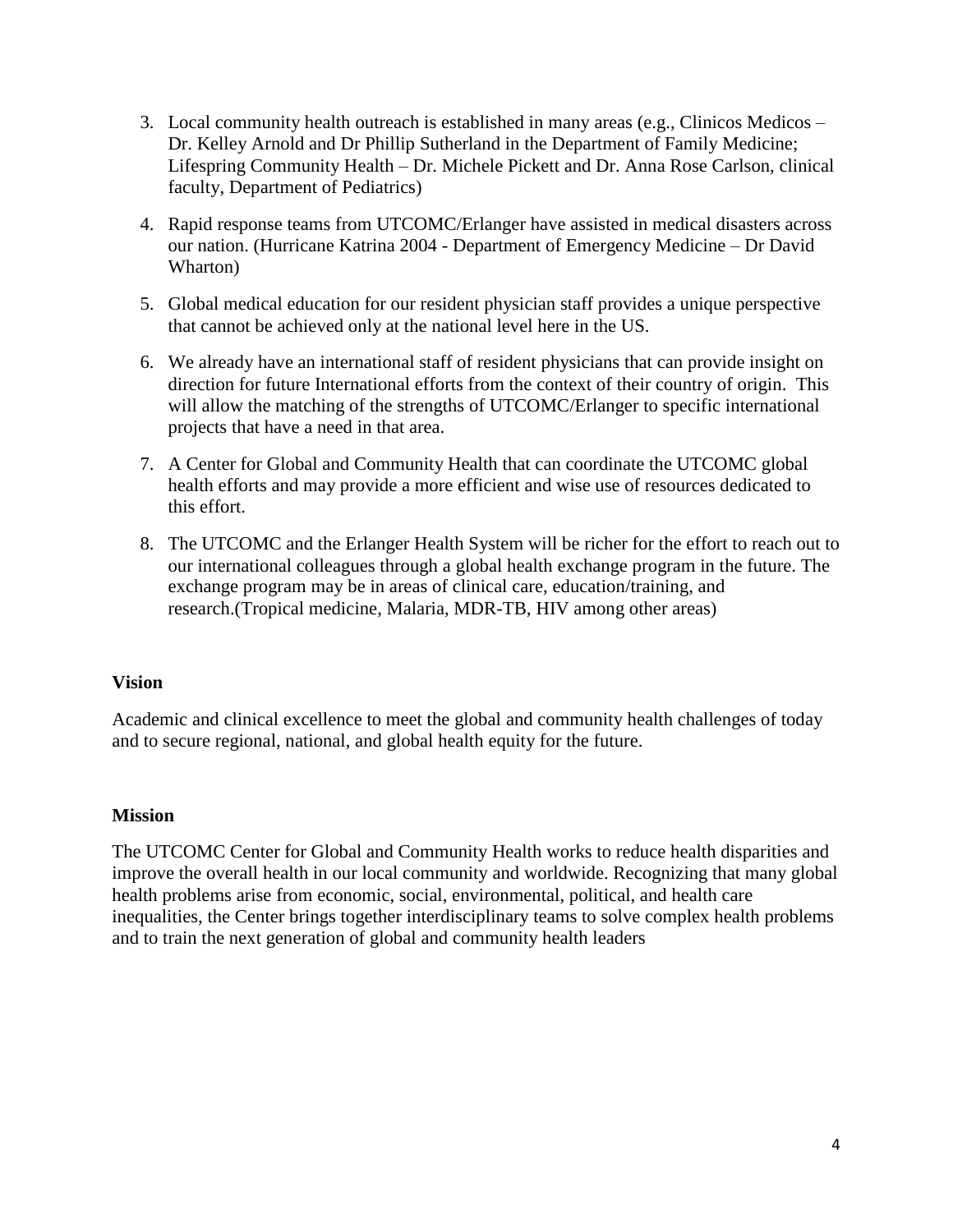### **References:**

- 1. Drain PK, Holmes KK, Skeff KM, Hall TL, Gardner P. Global health training and international clinical rotations during residency: Current status needs, and opportunities. Acad Med. 2009; 84(3):320-325.
- 2. Zuckerman JN. Travel medicine. Br Jed J. 2002;325:260-264
- 3. The Internal Medicine Milestone Project: A Joint Initiative of The Accreditation Council For Graduate Medical Education and The American Board of Internal Medicine. July 2015
- 4. Colby, Sandra L. and Jennifer M. Ortman, *Projections of the Size and Composition of the U.S. Population: 2014 to 2060*, Current Population Reports, P25-1143, U.S. Census Bureau, Washington, DC, 2014.
- 5. Haq C, Rothenberg D, Gjerde C, et al. New world views: preparing physicians in training for global health work. Fam Med. 2000; 32:566–572. [PubMed: 11002868]
- 6. Bacaner N, Stauffer B, Boulware DR, Walker PF, Keystone JS. Travel medicine considerations for North American immigrants visiting friends and relatives. J Amer Med Assoc. 2004;291:2856-2864.
- 7. Hunter DJ, Reddy KS. Non-communicable diseases. N Engl J Med. 2013;369:1336- 1343.
- 8. Panosian C, Coates TJ. The new medical 'missionaries'- grooming the next generation of global health workers. N Engl J Med. 2006; 354:1771-1773.
- 9. Heimburger DC, Warner TL, Carothers CL, Blevins M, Thomas Y, Gardner P, Primack A, Vermund SH. Recruiting trainees for a global health research workforce in clinical research: the NIH Fogarty International Clinical Scholars and Fellows Program. Am J Trop Med Hyg. 2013;89:281-287.